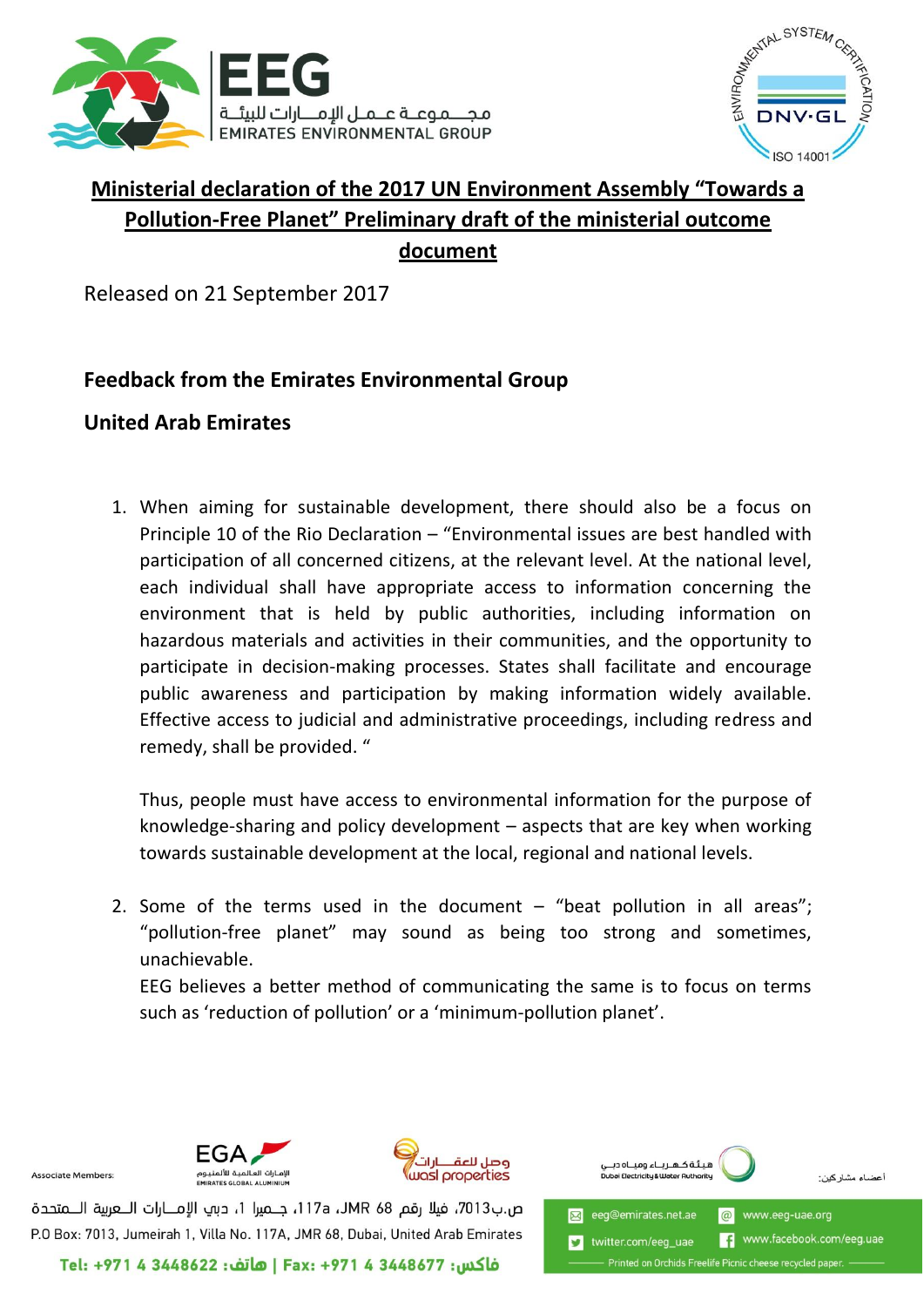



3. Continuing with previous point, the document could also talk more about recycling and proper disposal of pollutants. The problem does not lie with the pollutant itself, but with the attitude of those using it.

Focusing on – Reduce, Reuse and Recycle is more feasible than complete banning. And this is more achievable in the long term too.

- 4. The document can also highlight some approaches that have worked around the world for a more positive outlook. These could be inspirational and beneficial to every member state working towards sustainable development. For example:
	- Odd-even bans on vehicles to reduce air pollution in Paris;
	- Copenhagen's prioritisation of bikes over cars;
	- Oslo's no-car zones; and
	- Bangalore converting 6,000 of its buses to compressed natural gas.
- 5. Even though the document does mention it, the concept of Sustainable Consumption and Production (SCP) as well as green economy must be highlighted as they are essential links in achieving the goal.
- 6. A mention of the programmes under the 10YFP (10-Year Framework of Programmes on Sustainable Consumption and Production Patterns) and how to implement/utilise them can be a cornerstone of the document. These include:
- Sustainable Public Procurement*;*
- Sustainable Tourism:
- Consumer Information for SCP;
- Sustainable Buildings and Construction;
- Sustainable Lifestyles and Education; and
- Sustainable Food Systems



Associate Members



ص.ب7013، فيلا رقم JMR 68، 117a، جـميرا 1، دبي الإمــارات الــعربية الـــمتحدة P.O Box: 7013, Jumeirah 1, Villa No. 117A, JMR 68, Dubai, United Arab Emirates